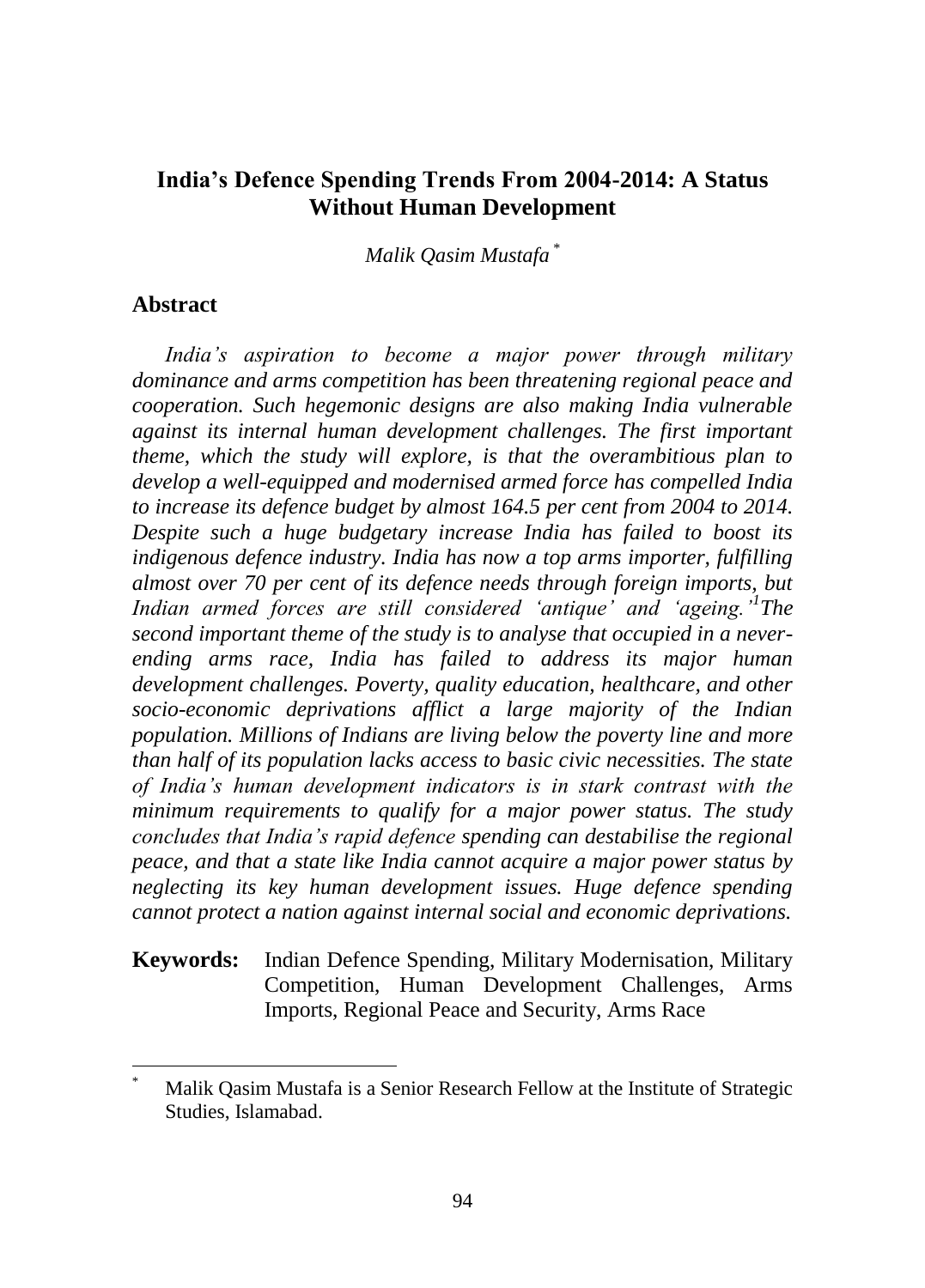# **Introduction**

Current regional power projection trends reflect that India is ravenous in its desire to rise to a major power status.<sup>2</sup> In order to enhance its prestige and its regional and global standings, it is in a constant competition with its "rising" and "developing" neighbours, namely China and Pakistan. On one hand, India is displaying ideological hostility towards its neighbours and pursuing an antagonistic competition by relentlessly forcing itself to invigorate its offensive and defensive capabilities. On the other, India, being a "strategic partner" of the United States, believes that it is destined to compete with China. India"s struggle to enhance its status, power and influence is perceived by its immediate neighbours as a threat. Pakistan, for one, as a reaction is constantly modernising its armed forces and strengthening its nuclear deterrence capabilities to counter the Indian threat. In order to safeguard their national security interests, each regional and bilateral competitor will continue to strengthen its national security instruments, thus making this competition open-ended.

The main argument of this study revolves around the fact that the Indian ambitions to achieve a "two front" military dominance vis-à-vis China and Pakistan, along with the need to cater for the world"s second largest population has exposed it to many internal and external challenges. Consequently, despite huge defence allocations over the past years, India has not been able to maintain its power trajectories through modernising its armed forces, nor effectively provide to the needs of the majority of its population. Millions of Indians are still suffering from hunger, poverty, illiteracy, poor health care, and social insecurity. These challenges have created uncertainties on the part of India that a third world developing country, without addressing its wide ranging human development challenges, cannot achieve a major power status only through its military power and dominance.

A careful literature review on the subject reveals that available literature is primarily focused on short term or yearly defence spending allocations. The available literature is mainly contributed by Indian defence analyst, and they have addressed issues related to inefficient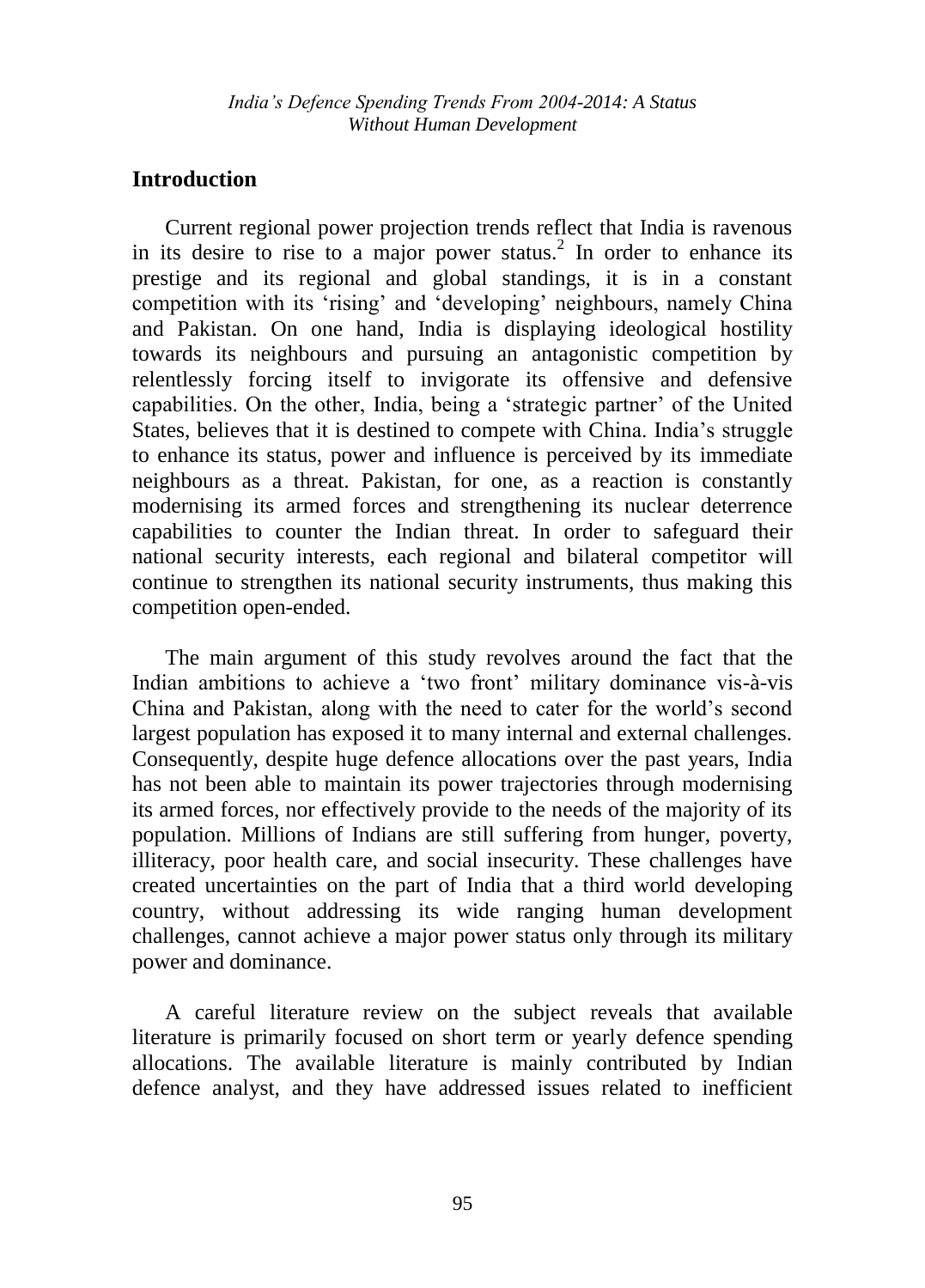policies of government, delaying procedures in the Indian modernisation drive, corruption, issues of resources gap, and on how to improve internal health and bring technological change of their armed forces. Some of these experts include; Deba R. Mohanty on defence spending trends; Pravin Joshi on changing Indian defence budgeting system; Dinesh Kumar and Praveen Swami on Indian armed forces antique' and 'ageing.' status; Laxman Kumar Behera on bringing innovation in Indian armed forces; and Rajat Pandit identifies ammunition crunch of the Indian armed forces.<sup>3</sup>

In this regard, the current study represents a consolidated study on the Indian defence spending trends over a period of 10 years, and as such makes it a valuable contribution to the existing literature. Furthermore, the present study links the Indian defence spending trends to the poor state of human development in India – a linkage that is also not addressed in the existing literature.

In order to address these arguments, this paper has been divided into two sections. First section will identify and answer that how much India has spent on its defence in the past ten years, from 2004-2014? The statistical data in this section is mainly collected and analysed from official Indian Government source; and as well as from world renounced international organisations, who are maintaining their regular databases on arms imports/exports, defence spending of world militaries, and military balances of key international states. Furthermore, for the purpose of ensuing accuracy, Indian defence spending trends are calculated and analysed in Indian Rupees. The second part will look at the question, whether India has been able to address its key human development challenges? The data set for this section is collected from official Indian Government sources and international organisations.

## **Overview of India's Defence Spending: 2004-2014**

After the end of the Cold War, India, being a founding member of the Non-Aligned Movement, pursued its new role to emerge as a new power centre by advocating multi-polarity. In order to strengthen its new role and to compete with its traditional rivals, India tasked itself to modernise its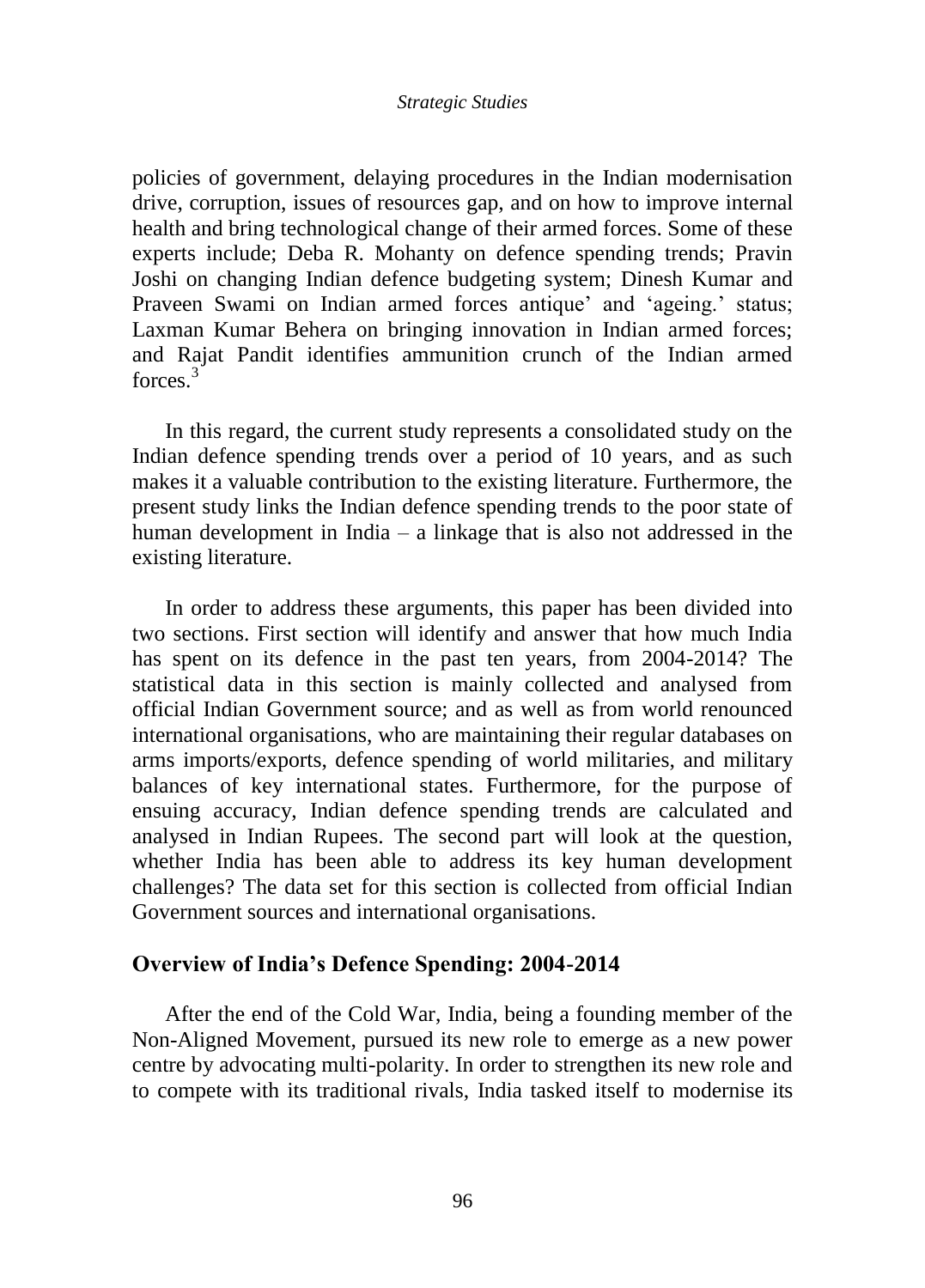armed forces to strengthen its regional power status, with an aspiration to become a global power. Currently, in the world"s overall top ranking militaries, China and India respectively rank at 2nd and 3rd positions.<sup>4</sup> According to Stockholm International Peace Research Institute (SIPRI) list of top 15 biggest defence spenders in the world in 2013, India ranked at the 9th position.<sup>5</sup> The US was at the top in the list with 37 per cent share, and China came second with its 11 per cent of total world share. India gradually progressed in its global ranking of defence spending from 11th in 2004 with a total world"s share of 2 per cent, to 9th in 2013 with a 2.7 per cent of world share.<sup>6</sup>



According to the International Institute for Strategic Studies (IISS) Military Balance 2013, in terms of 2012 defence spending trends in Asia, China led with 32.5 per cent, followed by Japan with 18.9 per cent, and India stood third with 12.2 per cent. Whereas, Pakistan spent around 1.8 per cent on its defence in terms of its share in total military spending in Asia.<sup>7</sup> In the context of South Asia, India stood at the top with highest defence spending of around 77.7 per cent, followed by Pakistan with 11.7 per cent in 2012. $^8$ 

In terms of global share of arms imports, India has gradually increased its spending on importing arms from major weapons" producing countries. According to SIPRI, from 2003-2008 India was the second largest arms

**Source:** SIPRI **Source:** Military Balance 2013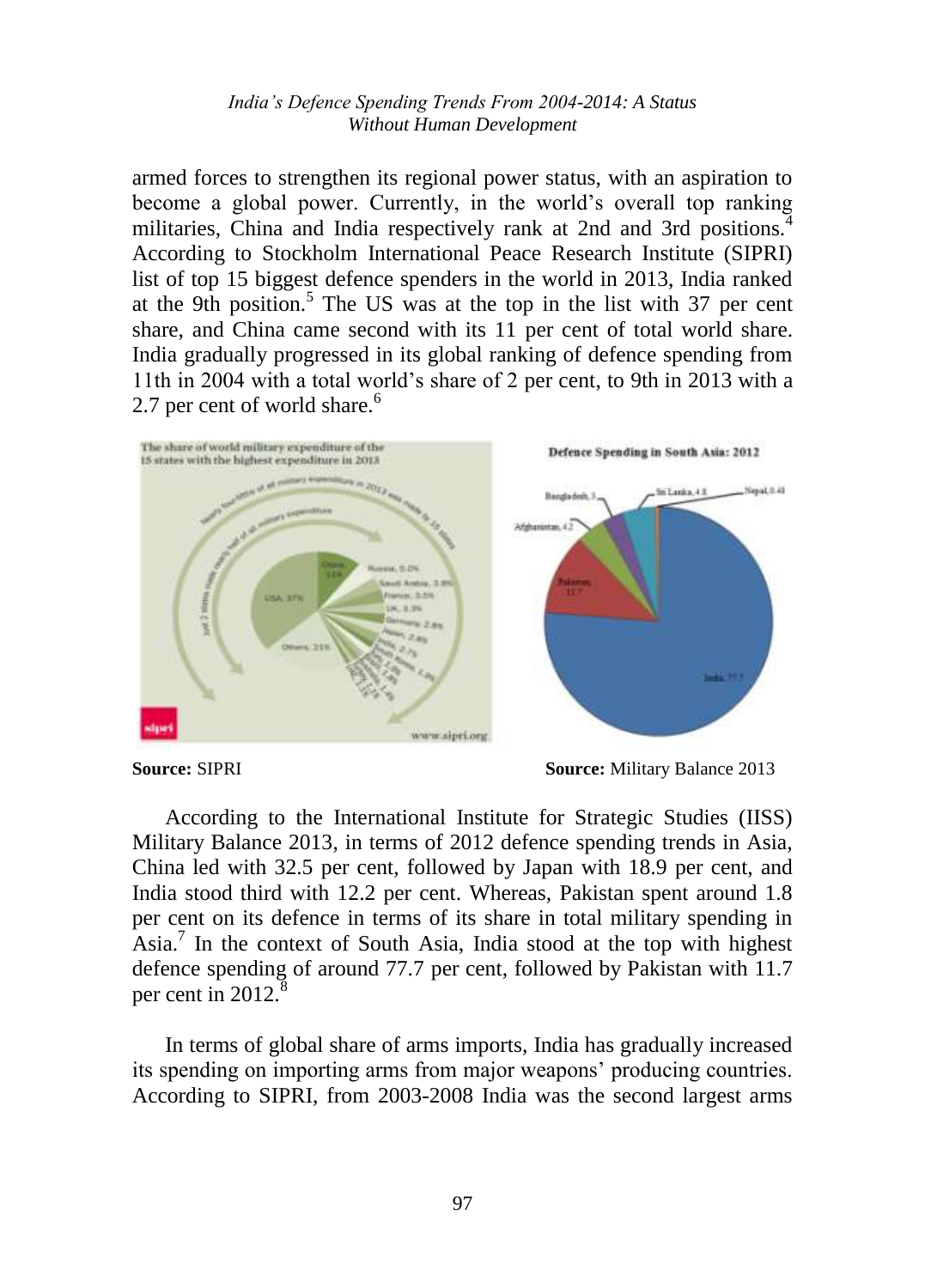importer after China. China"s total share of arms imports was 11 per cent whereas Indian share was 7 per cent. However, from 2009-2013, India increased its arms imports to modernise its armed forces and became a top arms importer with a total share of 14 per cent. From 2004-2013 India mainly imported its major weapons system from Russia (75 per cent), the US (7 per cent) and from Israel (6 per cent). During this time, China reduced its reliance on importing arms and its total share fell to 5 per cent. In the meantime, Pakistan's arms import share also increased from 2 per cent in 2004-2008 to 5 per cent in 2009-2013. According to the overall estimates by SIPRI, India imported \$25,446 million worth of major conventional weapon systems from 2003-2012.<sup>9</sup> In this time frame, China imported military equipment of \$21,580 million and Pakistan imported \$9,485 million worth of military hardware.<sup>10</sup>

| The 10 Largest Importers of Major Weapons and their Main |  |  |  |  |  |  |
|----------------------------------------------------------|--|--|--|--|--|--|
| <b>Suppliers: 2009-13</b>                                |  |  |  |  |  |  |

|              | arms imports (%) | Share of international | Main suppliers (share of importer's total imports),<br>2009-13 |               |               |  |
|--------------|------------------|------------------------|----------------------------------------------------------------|---------------|---------------|--|
| Importer     | 2009-13          | 2004-2008              | 1st                                                            | 2nd           | 3rd           |  |
| India        | 14               | 7                      | Russia (75%)                                                   | USA (7%)      | Israel (6%)   |  |
| China        | 5                | 11                     | Russia (64%)                                                   | France (15%)  | Ukraine (11%) |  |
| Pakistan     | 5                | $\overline{2}$         | China (54%)                                                    | USA (27%)     | Sweden (6%)   |  |
| <b>UAE</b>   |                  | 6                      | USA (60%)                                                      | Russia (12%)  | France (8%)   |  |
| Saudi Arabia | 4                | $\overline{z}$         | UK (44%)                                                       | USA (29%)     | France (6%)   |  |
| <b>USA</b>   | 4                | $\overline{3}$         | UK (19%)                                                       | Germany (18%) | Canada (14%)  |  |
| Australia    | 4                | $\overline{z}$         | USA (76%)                                                      | Spain (10%)   | France (7%)   |  |
| South Korea  | 4                | 6                      | USA (80%)                                                      | Germany (13%) | France (3%)   |  |
| Singapore    | $\overline{3}$   | $\overline{2}$         | USA (57%)                                                      | France (16%)  | Germany (11%) |  |
| Algeria      | 3                | $\overline{2}$         | Russia (91%)                                                   | France (3%)   | UK (2%)       |  |

**Source:** *SIPRI Fact Sheet,* March 2014, *http://books.sipri.org/files/FS/SIPRIFS1403.pdf*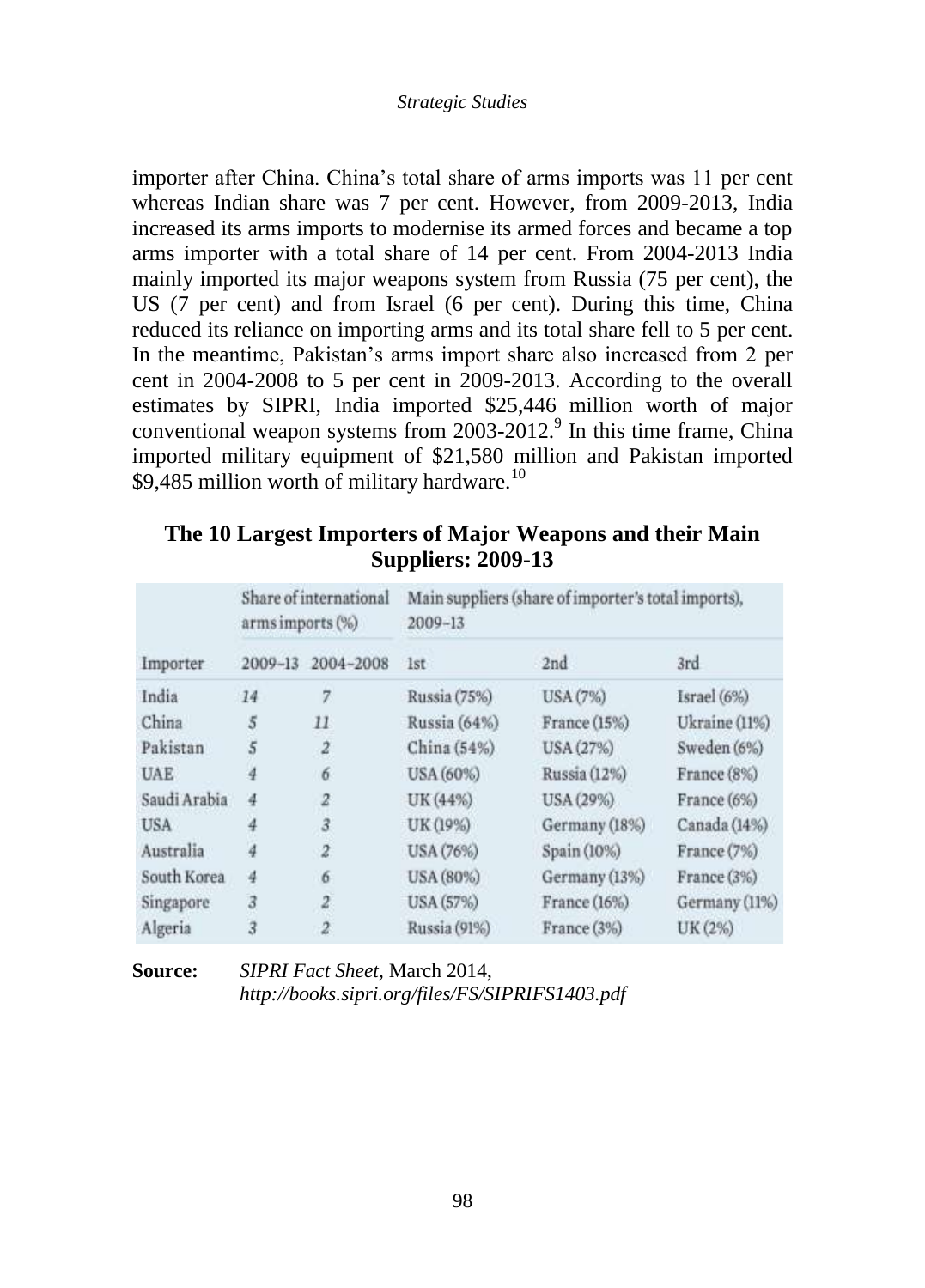

# **Source:** *SIPRI*

These trends clearly reflect that India, in order to address its security concerns and to assume a major power status invested heavily in the modernisation of its armed forces, including in the Indian Air Force.

After more than four decades, the US holds the top position after Russia in supplying weapons to India. It is estimated that India has imported around US \$ 1.9 billion worth of military equipment from the  $US$  in 2013. $^{11}$ 

| Year               |           | Defence<br><b>Budget</b><br>$(\epsilon r.)$ | per<br><b>cemt</b><br>af.<br>GDP | per cent<br>of.<br>Defence<br>Growth | Revenue<br>Expenditure | per cent<br><b>Grawth</b> in<br>Revenue<br>Expenditure | Capital<br>Expenditure | per cent<br>Growth in<br>Capital<br>Expenditure | GDP<br>Growth              |
|--------------------|-----------|---------------------------------------------|----------------------------------|--------------------------------------|------------------------|--------------------------------------------------------|------------------------|-------------------------------------------------|----------------------------|
| 2004-05            | ШΕ        | 77,000                                      | ш                                | <b>Finance</b>                       | 13.517                 | 1.9                                                    | 33,453                 | 59.3                                            | 7.5 percent                |
|                    | 肛         | 77,000                                      |                                  | 17.93                                | 43.517                 | O.                                                     | 33.483                 | 980                                             |                            |
| 2005-06            | <b>HE</b> | \$3,000                                     | 2.15                             | m                                    | 48.635                 | H.                                                     | 34375                  | 2.7                                             | 0.4 percent                |
|                    | 耳         | \$1,700                                     |                                  | 61                                   | 48.625                 | 11                                                     | 33.07                  | $-1/2$                                          |                            |
| BE<br>1006-07<br>肛 |           | 39,000                                      | 1.07                             | 73                                   | 51.542                 | 6.9                                                    | 37,455                 | 9.9                                             | 9.6 percent                |
|                    |           | 86,000                                      |                                  | ĸ                                    | 33.547                 | 60                                                     | 34,438                 | $+2$                                            |                            |
| BE<br>2007-08      |           | 96,000                                      | 1.94                             | 73                                   | 54.078                 | 5.0                                                    | 41,922                 | Ш                                               | 9.3 percent                |
|                    | 距         | 92 500                                      |                                  |                                      | 54,795                 | 63                                                     | 37,705                 | 9.4                                             |                            |
| 2005.09            | m         | 105,600                                     | 215                              | ю                                    | 57.593                 | <b>TES</b>                                             | 45,007                 | ш                                               | 6.7 percent                |
|                    | Art       | 114,223                                     |                                  | 23.5                                 | 73,305                 | 訂訂                                                     | 40,918                 | 85                                              |                            |
| 2009-10            | III       | 141,703                                     | 142                              | 34.2                                 | 56,579                 | 56.B                                                   | 54,834                 | ш                                               | 8.6 percent                |
|                    | Act       | 141,781                                     |                                  | 341                                  | 90,684                 | 28.7                                                   | 51,112                 | 150                                             |                            |
| 2010-11            | <b>BE</b> | 147,344                                     | 2.12                             | $\overline{10}$                      | \$7,344                | 0.5                                                    | 60,000                 | 9.1                                             | 1.9 percent<br>revised     |
|                    | Act       | 154.117                                     |                                  | к                                    | 92,061                 | 1.5                                                    | 62,056                 | 31.4                                            |                            |
| 2011-12            | <b>HE</b> | 164,415                                     | 1.53                             | Шđ                                   | 95.216                 | 9.0                                                    | 69,199                 | 153                                             | 6.7<br>percent             |
|                    | Act       | 170,913                                     |                                  | 109                                  | 103,011                | 11.9                                                   | 67,902                 | $9 - 1$                                         | revised                    |
| 2012-13            | ш         | 193,408                                     | 19                               | ш                                    | 113,829                | 19.5                                                   | 79,579                 | ш                                               | 4.5.<br>percent<br>revised |
|                    | Art       | 381.776                                     |                                  | 63                                   | 111,277                | <b>KO</b>                                              | 70,499                 | 38                                              |                            |
| $2013 - 14$        | <b>BE</b> | 203,672                                     | 1.79                             | 53                                   | 116,931                | 1.7                                                    | 56,741                 | 9.0                                             | 4.9<br>percent             |
|                    | <b>HE</b> | 103.673                                     |                                  | 170                                  | 34,800                 | 12.1                                                   |                        | 119                                             | estimated                  |

**Indian Defence Spending: 2004-2014**

**BE:** Budget Estimates, **RE:** Revised Estimates, **Act:** Actual

**Source:** Union Budget and Economic Survey, *official web site of Government of India, http://indiabudget.nic.in/index* and *The Central Statistics Office (CSO), India, http://mospi.nic.in/*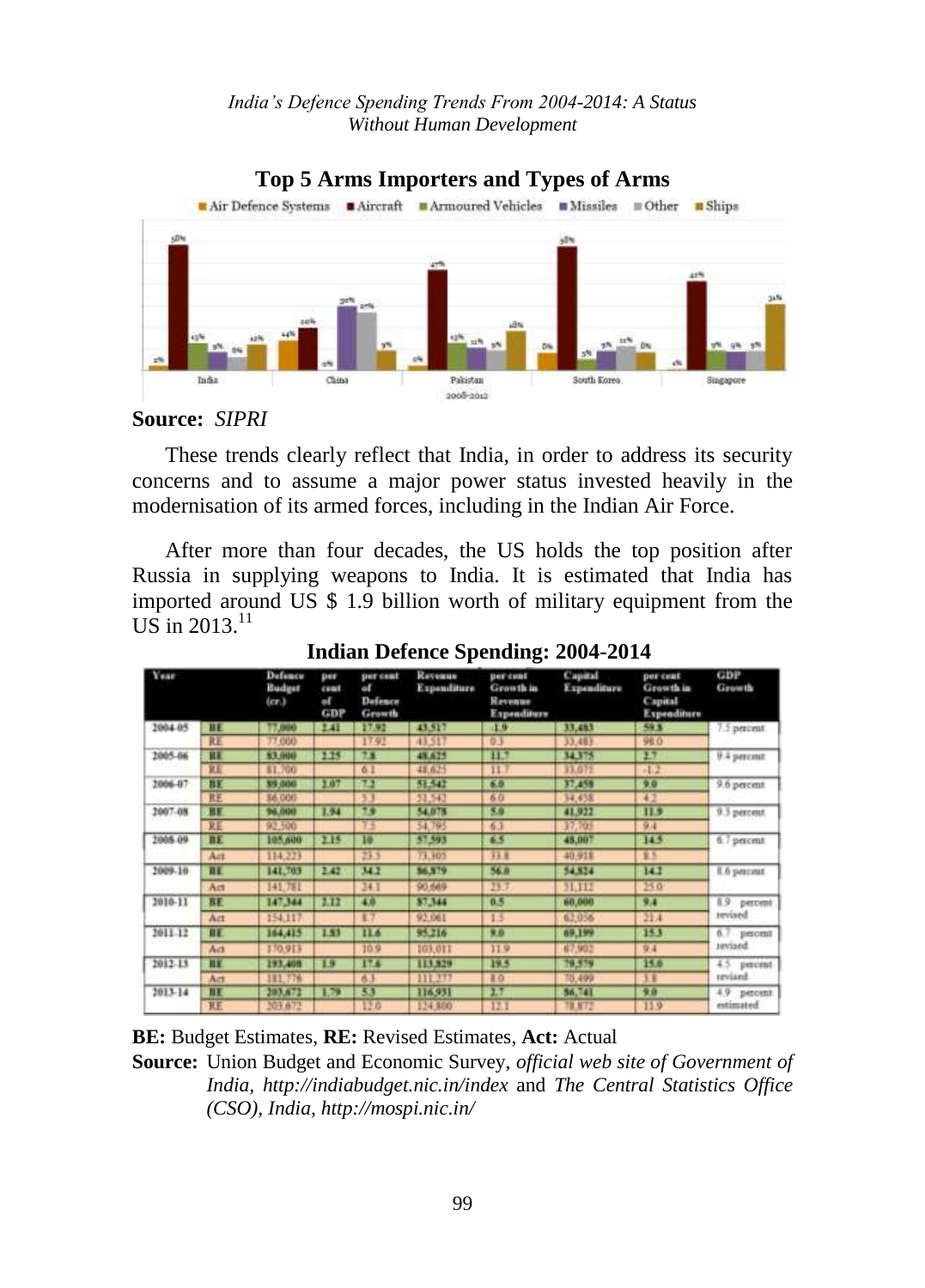*Strategic Studies* 



**Source:** Union Budget and Economic Survey, Government of India.

The trends in India"s defence allocations over the selected timeframe of 10 years 2004-2014 are indicated in the above table and graph. This trend is analysed in terms of India"s initial defence budget estimates (BE); its revised estimates (RE) which represents revision of initial budgetary estimates due to unanticipated increase in spending, or decrease because of government"s austerity drive; and actual spending (Act) at the end of a particular financial year. The above table and graph clearly reflects that India has been rapidly increasing its defence spending which could destabilise regional peace and security and can accelerate an arms race in the region.

The above trends show that India has increased its defence allocation to 164.5 per cent, from 77,000 to 203,672 crore Indian rupees in this timeframe. The average annual share of defence budget allocations in terms of GDP stands above 2 per cent. The average annual growth in defence budget, in the selected time frame, stands at 12.35 per cent. This represents a significant increase in the last 10 years. The defence budget allocation for 2014-15 under the new government of Narendra Modi, has increased by 12.43 per cent, from 203,672 cr. in 2013-14 to 229,000 crore in 2014-15.<sup>12</sup> This allocation is considered as 1.7 per cent of the 2014-15 projected GDP, whereas the Indian media has projected it as a dip in terms of inflation and depreciation of Indian rupee.<sup>13</sup>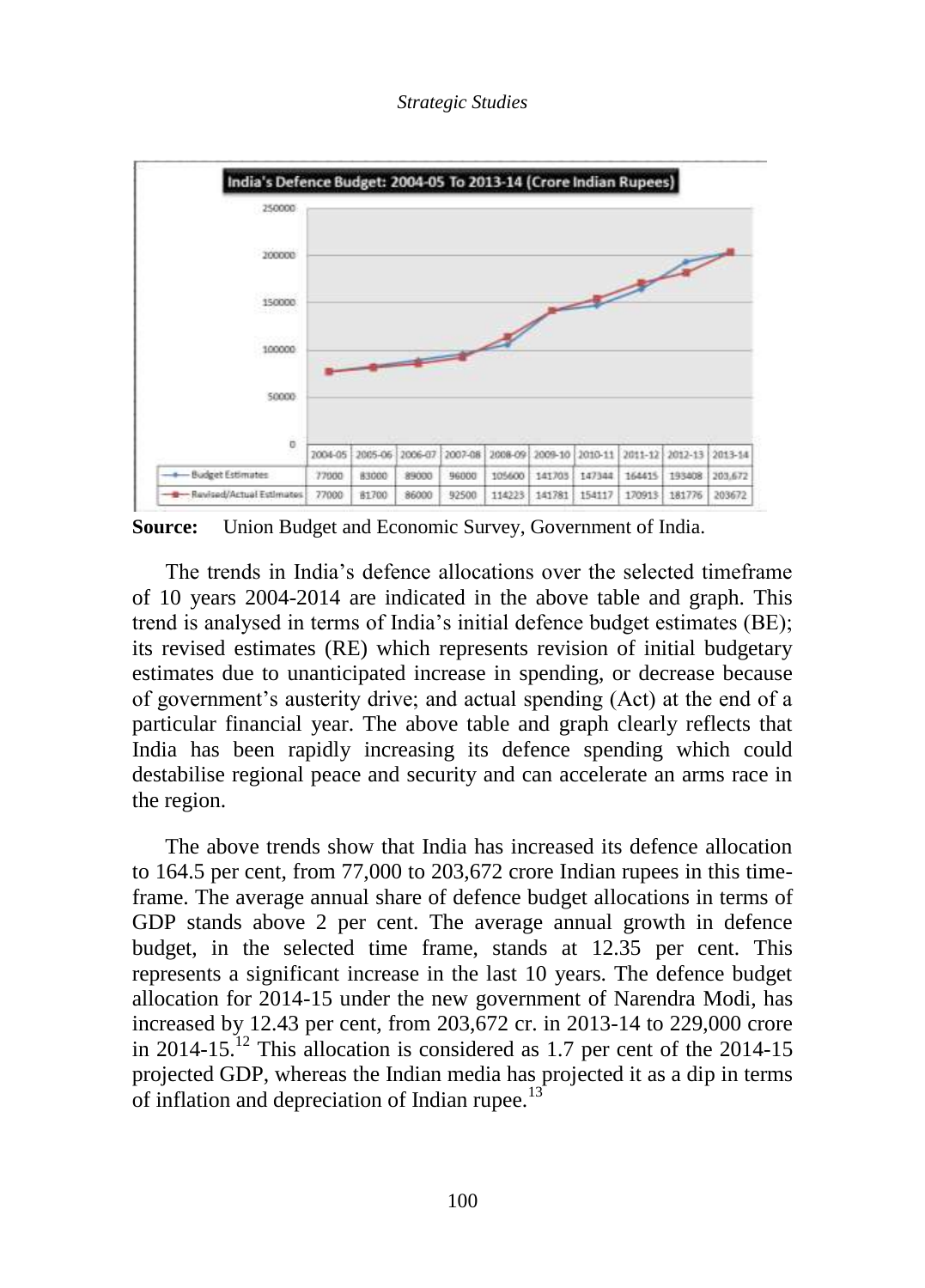The overall above trends of Indian defence spending show that from 2004 to 2008, Indian defence allocations were slightly higher or equal to their RE/Act defence spending. In the next four years from 2008 to 2012, RE/Act surpassed their respective BE. The RE/Act in 2012-13 went well below their actual BE, and in 2013-14 the BE were equal to its RE.

India"s defence growth patterns (see chart below Growth in Indian Defence Budget: 2004-2014) in the past years show that in 2004-05 high growth of 17.9 per cent suddenly declined to 7.8 per cent in 2005-06 and further declined to 7.2 per cent in 2006-07. The defence growth then started to increase with 7.9 per cent in 2007-08, and 10 per cent in 2008- 09. However, 2009-10 saw the highest growth of 34.2 per cent, which could not be maintained over 2010-11. The next two years saw a sharp growth of 11.6 per cent in 2011-12 and 17.6 per cent in 2012-13. The growth rate again declined in 2013-14 to 5.31 per cent, as a result of decline in Indian economic growth. However, 203,672 cr. allocations for 2013-14 still represent a huge amount for Indian defence modernisation drive compared with 77,000 cr. for 2004-05. This is an almost 164.5 per cent increase in the time frame.



**Source:** Union Budget and Economic Survey, Government of India.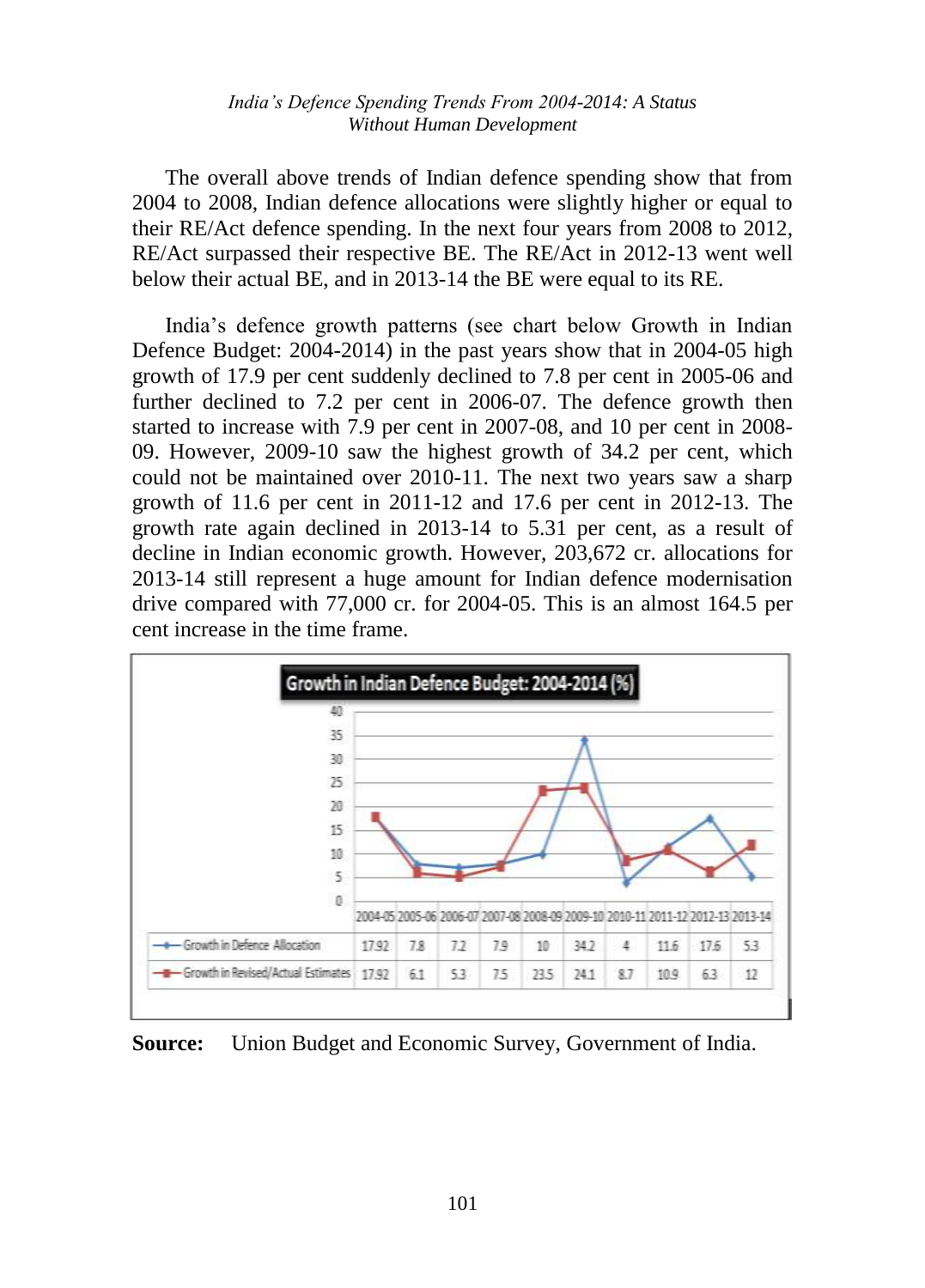India"s RE/Act growth trends show that from 2004 to 2008 RE/Act growth was slightly below its BE growth. The year 2008-09 saw a huge growth of 23.5 per cent in its RE/Act estimates against its BE growth of 10 per cent. In 2009-10, Indian defence BE grew to 34.2 per cent and the RE/Act growth slightly increased from previous the year to 24.1 per cent.

In past 10 years, the annual average growth in revenue expenditure was around 11.9 per cent; and the overall Indian capital expenditure BE grew at an average rate of 16.8 per cent per year (see chart below on Indian Defence Spending: Revenue and Capital Expenditures 2004-13). The annual growth of 19.08 per cent in capital expenditure in RE/ACT estimate show that India is rapidly moving towards fulfilling the objectives of its military modernisation drive.



**Source:** Union Budget and Economic Survey, Government of India.

In terms of future capital expenditure, since April 2012, to achieve a timely and cost effective defence acquisitions India has embarked upon a 15 years (2012-2027) Long Term Integrated Perspective Plan (LTIPP) of around  $$100$  billion.<sup>14</sup> The LTIPP is further divided into three, five year Services Capital Acquisition Plan (SCAP) (2012-2017, 2017-2022 and 2022-2027) and SCAP is further subdivided into to meet more immediate needs through Annual Acquisition Plans (AAP). In April 2013, to achieve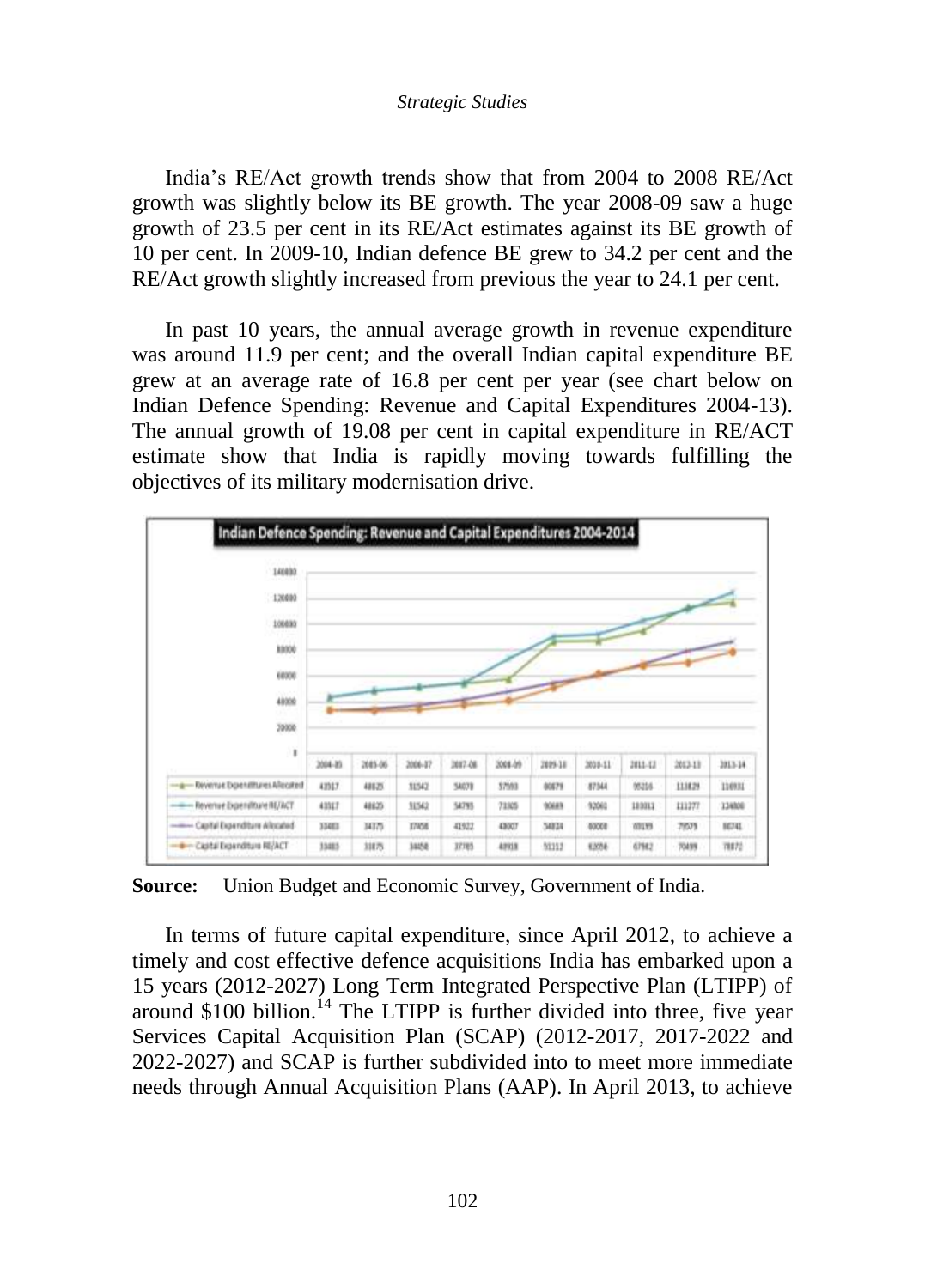the objectives of 2012-2027 LTIPP, the Indian Headquarters Integrated Defence Staff and Indian Ministry of Defence (MoD) formulated a Technology Perspective and Capability Road Map (TPCR).<sup>15</sup> The TPCR aims to achieve self-reliance in technological superiority in all its services. This future capability acquisition ranges from battlefield information dominance to electronic warfare; nano-technology to weapons of mass destruction (WMD) defence; precision guided munitions to Electro-Magnetic Pulse (EMP) weapons; and advanced multi-role jet fighters to Unmanned Combat Ariel Vehicles (UCAV's).<sup>'16</sup>

The above analysis of the Indian defence spending trends and its future plans reflect that India has accelerated its military modernisation drive to replace its antique military hardware with more advanced ones. India initiated its first set of guidelines in terms of Defence Procurement Procedure (DPP) in 1992. Since then, India has been constantly streamlining its DPP by revising and amending it. India has made several changes in its DPP in 2002, 2005, 2006, 2008, 2011, and in 2013, to increase its military dominance in the region.<sup>17</sup>India has also embarked upon the ambitious TPCR to achieve a global power status. India"s armed forces modernisation drive and its desires for military parity with major global power could cause regional instability, as it would make regional states more vulnerable against Indian hegemonic designs.

Despite decades of efforts to enhance its capability and capacity, the Indian war machine is still considered as "antique" "less satisfactory" and can come to a 'grinding halt'.<sup>18</sup> Indian defence planners have failed to give a boost to its indigenous defence industry. Despite a constant focus on self-reliance to 'buy', 'buy and make', and 'make Indian', India is still relying on foreign imports and has become the world"s top arms importer. It is estimated that India is fulfilling over 70 per cent of its defence hardware needs through foreign suppliers. Still a majority of Indian defence analysts criticise and highlight concerns over delays in its military modernisation drive.<sup>19</sup> However, with all these setbacks, India is constantly pursuing modernisation of its armed forces, and it has neglected to fulfil its human development objectives. As a result, India"s overarching emphasis on the modernisation of its armed forces and its stated roles as a 'Continental and Maritime' entity with an 'Extended Neighbourhood'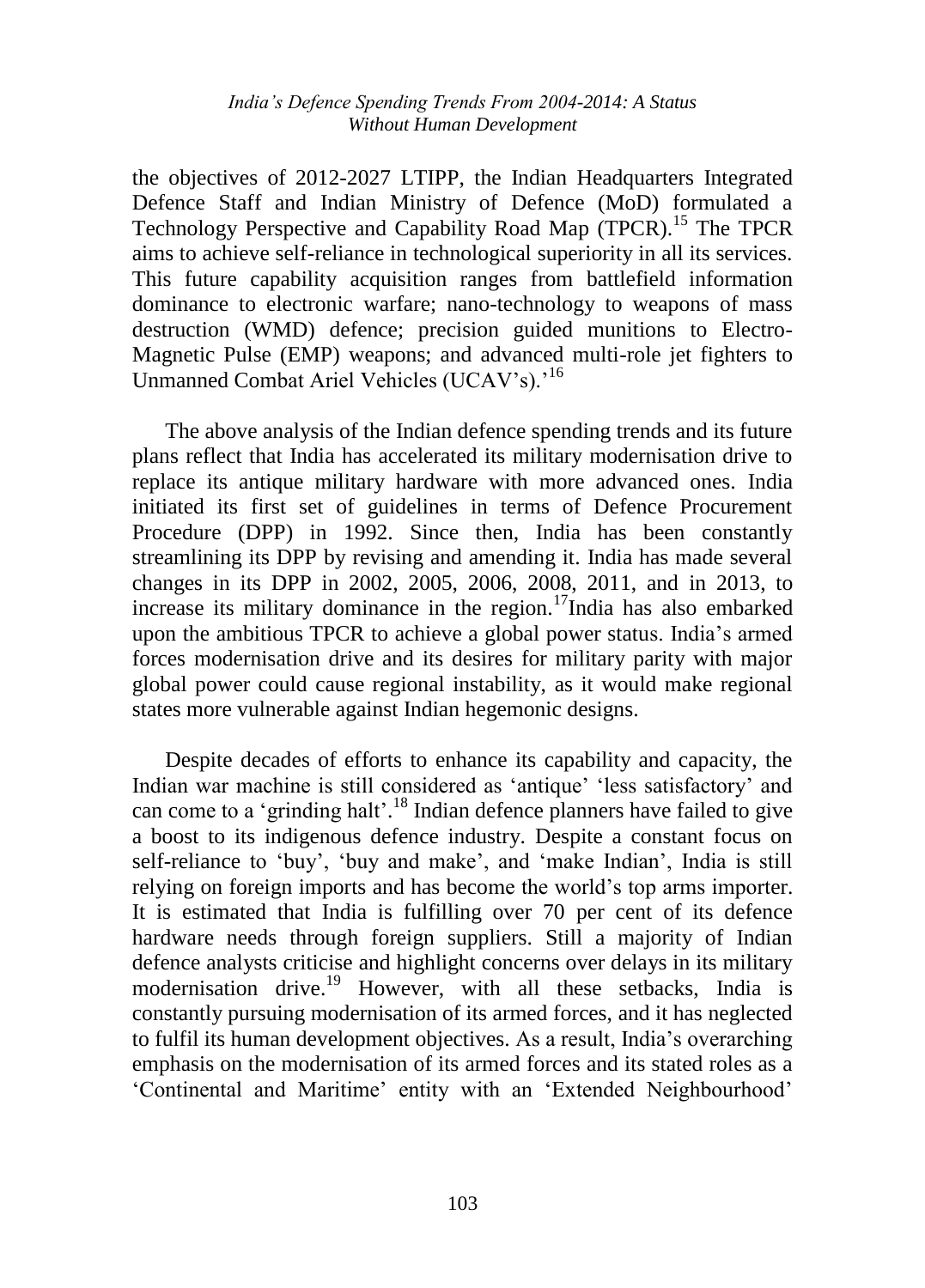national security policy poses a major threat to regional peace and security.<sup>20</sup> This will compel other less secure and rising powers, especially Pakistan and China to enhance their own security status. Pursuit of such an arms race will hamper the prospects of lasting peace for the entire region.

In order to achieve the objective of acquiring a modern military force to subdue its neighbours, India has neglected to cater for the modernisation of its own human capital, which will eventually have negative consequences for the vast majority of the impoverished Indian masses. Therefore, the study argues that modernising a military force at the expense of human development is not going to meet a state"s overall national security objectives and win prestige and status. In the following section, to support above argument, the study will try to look at key human development indicators in India.

## **Human Development Trends in India**

In the contemporary world, states ware bound to maintain a balance between modernising their armed forces and the overall well-being of their citizens.<sup>21</sup> For a developing nation like India, modernising a large military machine at the expense of basic human development leads to a serious disequilibrium at the national and regional levels.

India is the second most populous country after China with a population of 1.27 billion, which annually growing at the rate of 2.3 per cent.<sup>22</sup>Such a large population with the aforementioned growth projections has already enhanced India's socio-economic vulnerability. In order to satisfy its prestige, and martial ego, India seems to be on a destructive course at the expense of basic survival and livelihood of its own population. A careful analysis of India"s human development issues will help understand this nexus of spending on defence and human development.

Being the world's top arms importer, India's growth in the Human Development Index (HDI) is negligible, even in comparison to its smaller neighbour like Sri Lanka. The HDI in India is almost equal to that in Bhutan, which is a much smaller neighbour with limited resources and power. India"s desire for a global power status does not even match with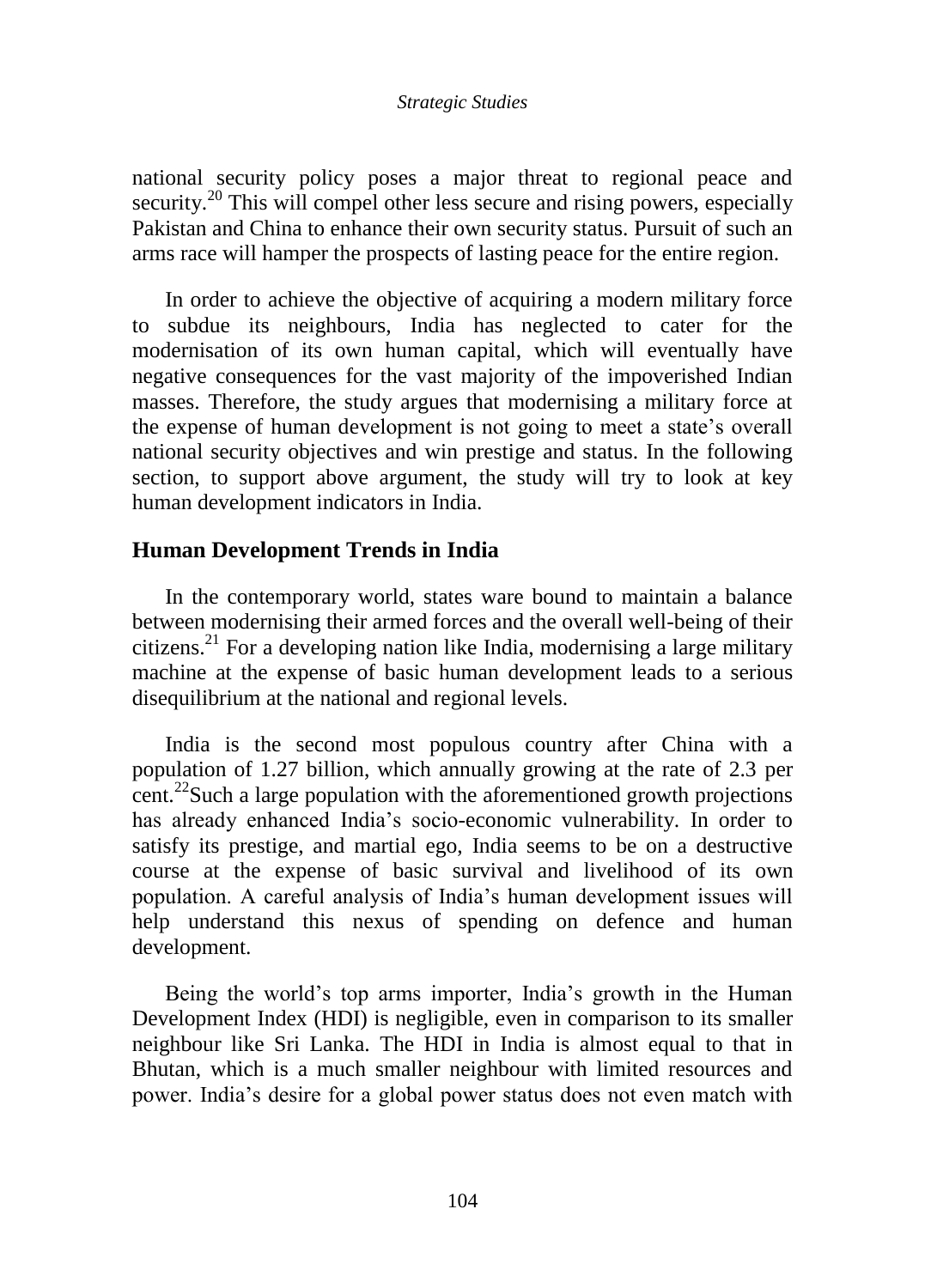China"s HDI ranking. Therefore, in terms of HDI, India"s desire to compete for a major power status seems an elusive goal. In terms of Global HDI ranking, India stands at 135 out of 187 counties, and falls within the low HDI grouping of countries. The charts provided below clearly reflect India"s standing in terms of its HDI.



**Human Development Index (HDI) Value: 2000-2013**

September 18, 2014,http://hdr.undp.org/en/data/explorer/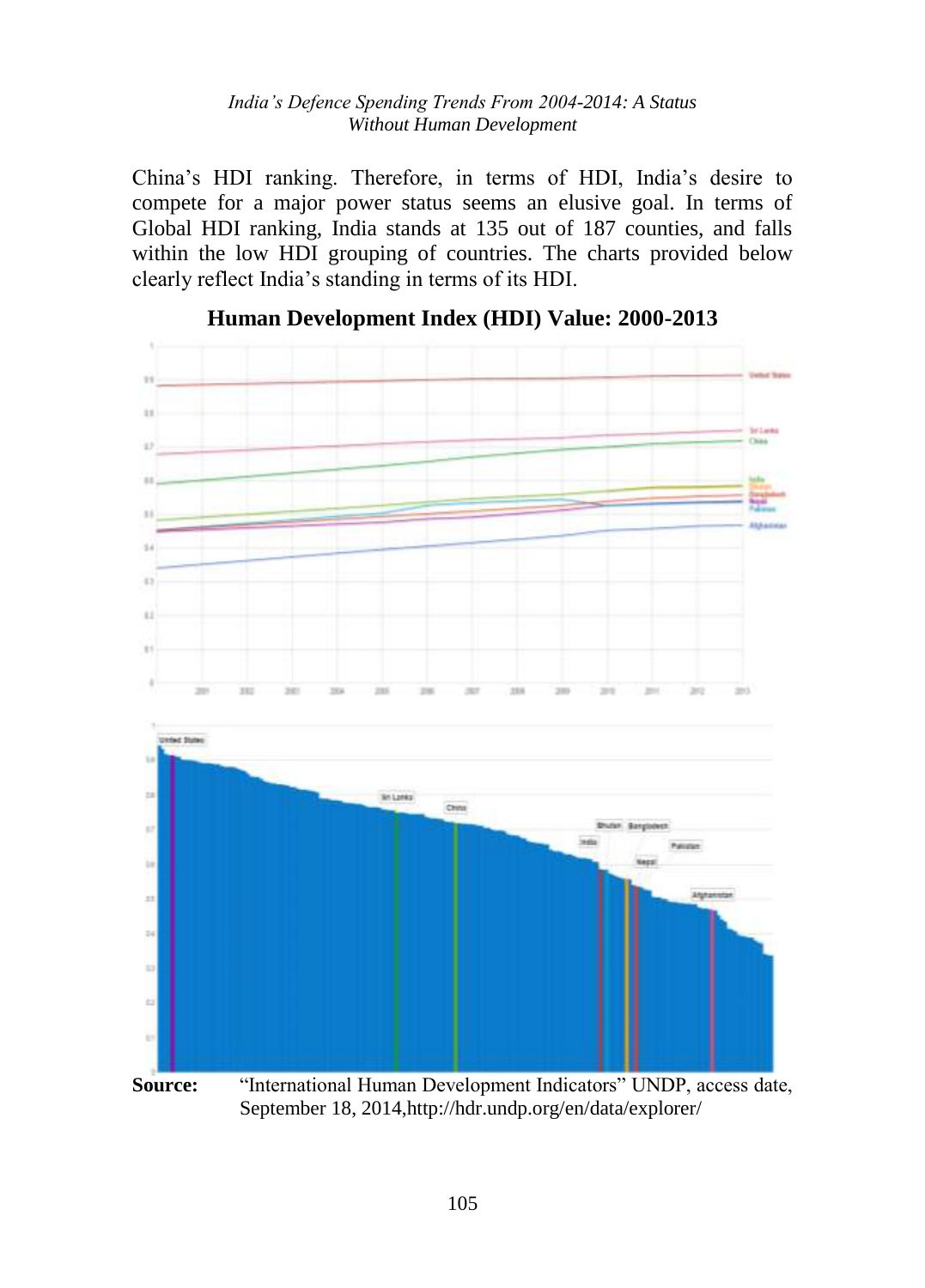| <b>Human Development Index 2004-2012</b> |       |                   |       |  |  |  |  |
|------------------------------------------|-------|-------------------|-------|--|--|--|--|
| Year                                     | India | <b>South Asia</b> | World |  |  |  |  |
| 2005                                     | 0.507 | 0.514             | 0.666 |  |  |  |  |
| 2006                                     | 0.515 | 0.522             | 0.672 |  |  |  |  |
| 2007                                     | 0.525 | 0.531             | 0.678 |  |  |  |  |
| 2008                                     | 0.533 | 0.538             | 0.683 |  |  |  |  |
| 2009                                     | 0.540 | 0.545             | 0.685 |  |  |  |  |
| 2010                                     | 0.547 | 0.552             | 0.690 |  |  |  |  |
| 2011                                     | 0.551 | 0.555             | 0.692 |  |  |  |  |
| 2012                                     | 0.554 | 0.558             | 0.694 |  |  |  |  |
| 2013                                     | 0.59  |                   |       |  |  |  |  |

*Strategic Studies* 

A close examination of social indicators in India reveals a very unsatisfactory picture. On the issue of poverty, the 2014 Millennium Development Goals (MDG) Report stated that in 2010, one-third of the world's 1.2 billion extremely poor lived in India.<sup>23</sup> For many years, India has been unable to come up with a standard definition of poverty.<sup>24</sup> Many times in the past, the Planning Commission of India has misrepresented the statistical data by shifting its poverty standards to reduce the overall number of people on paper who are living below the line of poverty. In June 2014, the Planning Commission of India tasked its Expert Group, under the Chairmanship of Dr. C. Rangarajan, to review a 2009 report prepared by the Expert Group under the leadership of professor Suresh D. Tendulkar on the Methodology for Measurement of Poverty, in India.<sup>25</sup> The 2014 report finds out that poverty/people living below the poverty line in India in 2011-12 was 29.5 per cent (363 million people) as compared to 21.9 per cent (270 million people) estimates of 2009 report. Rangarajan report also highlighted that during 2009-10 the poverty level in India was 38.2 per cent (455 million people) as compared to 29.8 per cent (355 million people) estimates of Tendullkar report.<sup>26</sup>The analysis of official data represents a very grim picture on the status of poverty in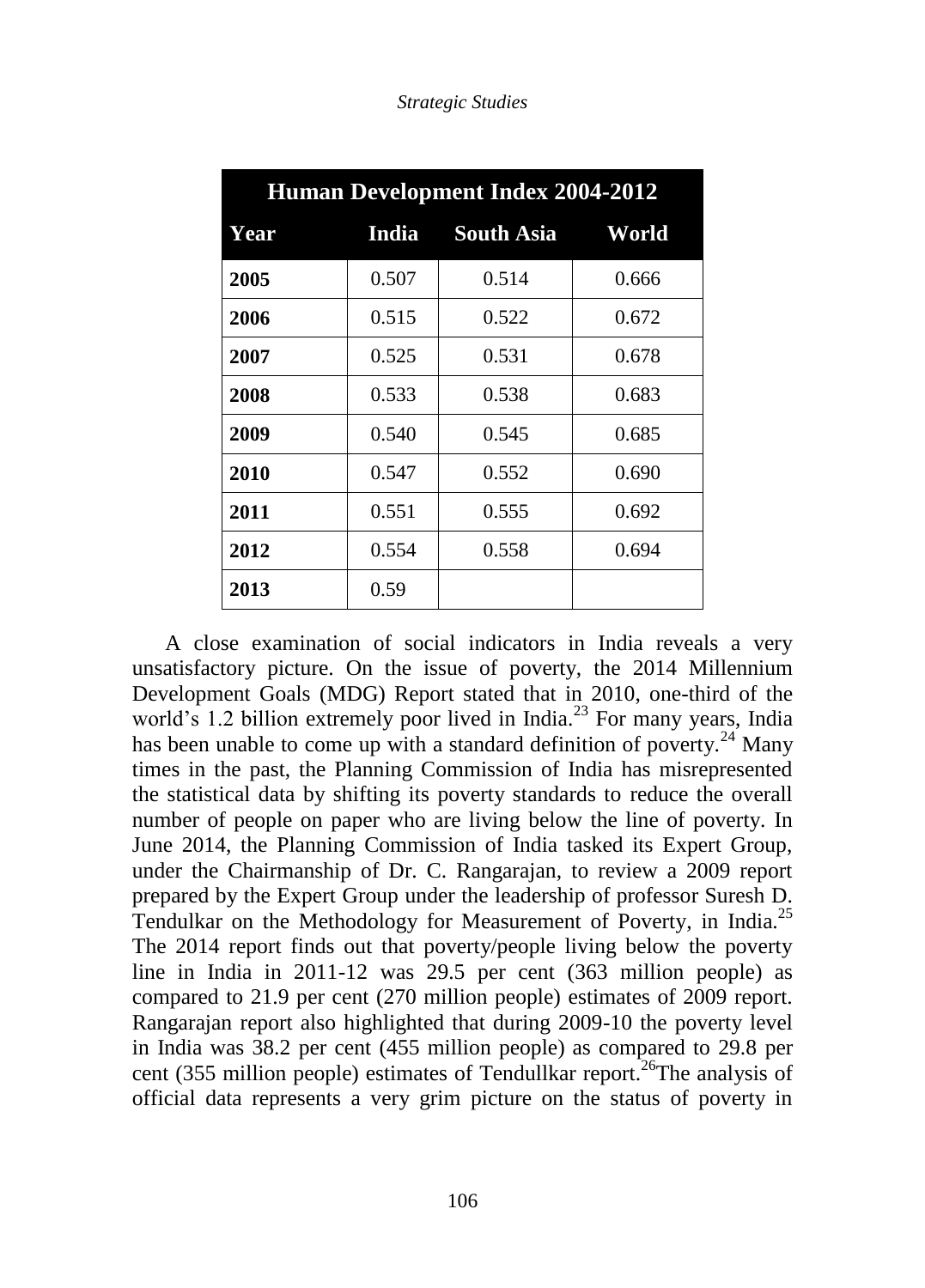India. These huge discrepancies and manipulation of statistical data can only change things on paper, but not on ground as the situation is totally different.

Based on Tendullkar findings, The McKinsey Global Institute (MGI), in its February 2014 report on poverty in India highlighted that in 2011- 12, almost 56 per cent of Indian population, or around 680 million Indians, are deprived of their basic essential needs. $^{27}$  The MGI analysed poverty in India by employing its newly developed analytical framework "Empowerment Line," which computed its result against eight basic households (food, energy, housing, drinking water, sanitation, health care, education and social security) for a decent standard of living.<sup>28</sup> The MGI study further concludes that if a "stalled reform scenario" continued in India, then even by 2022, 36 per cent, or around 470 million people in India, would remain below the empowerment line.<sup>29</sup> If MGI's Empowerment Line recalculates against 2014 Rangarajan report, then results would go well beyond 680 million estimates that are deprived of their basic needs.

On the issue of food security India is ranked 63 out of 78 states in Global Hunger Index (GHI) whereas China ranked at the 6th position; Sri Lanka at the 43rd; Nepal at the 49th; Pakistan at the 57th; and Bangladesh at the 58th position.<sup>30</sup> For India, the score of 21.3 at GHI is very alarming in terms of its food vulnerability and nutrition security. As a result of this increasing food insecurity, the estimated per capita calorie intake has been declining in India. According to MDG Indian Country Report 2014, the per capita calorie intake during 2004-2005 in rural areas was 2047, and in urban areas 2020. But in 2009-2010, it declined in rural areas to 2020, and in urban areas to  $1946<sup>31</sup>$  Children under the age of three are suffering most because of malnourishment. According to the 2011 census, 35.6 million (40 per cent) out of 89 million children are underweight.<sup>32</sup> Such trends necessitate immediate attention to address the issues of food security to develop a healthy nation.

The health indicators in India are in stark contrast with its professed rising status. India"s "Health for All" policy is suffering badly as government spending in health sector is the lowest among many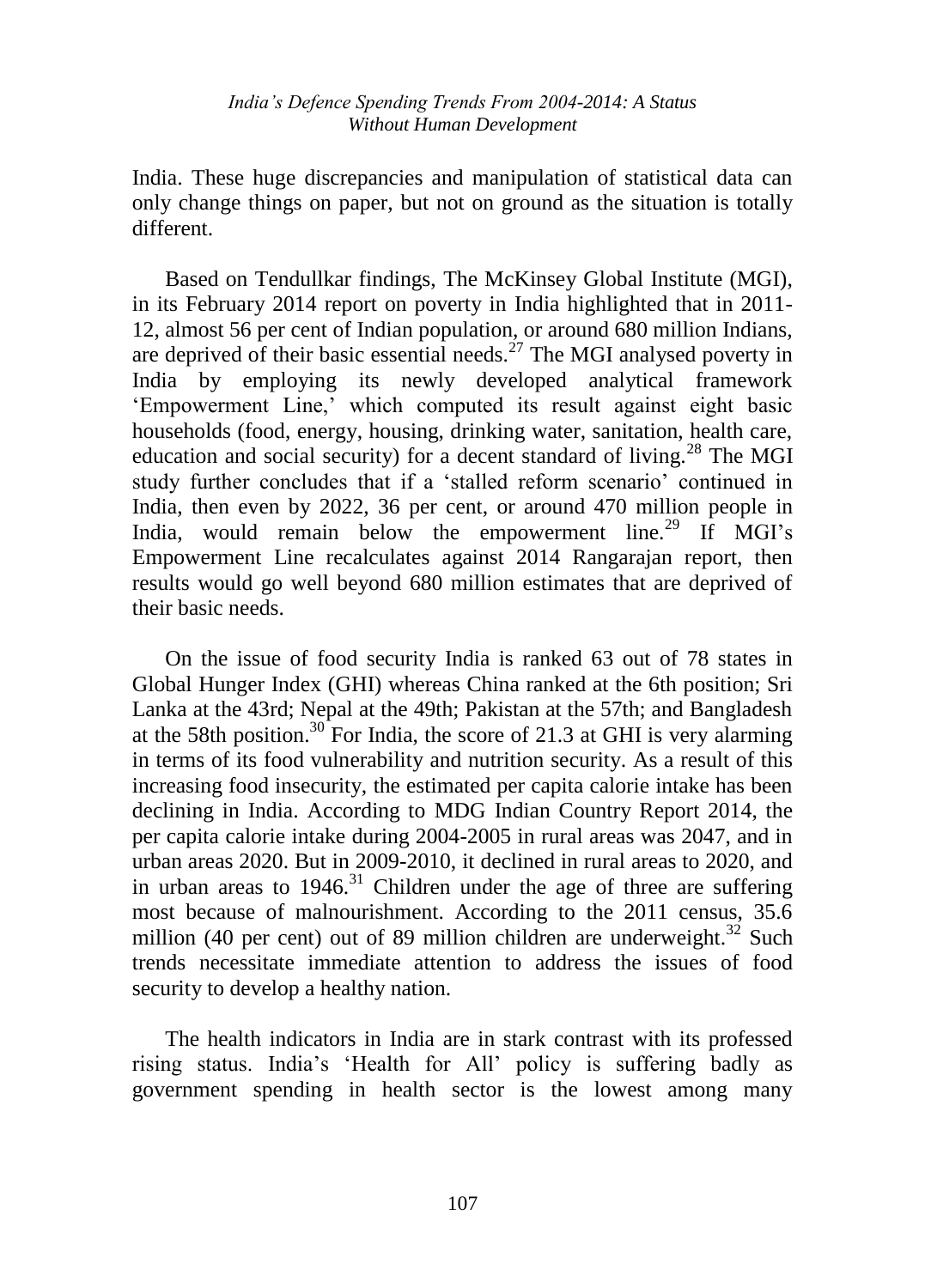developing countries.<sup>33</sup> People in India lack access to basic health care and as a result, majority is suffering from diseases like tuberculosis, malaria, diabetes, hypertension, cancer and mental illness. According to the World Health Organisation (WHO) estimates of 2012 and 2013, life expectancy in India is 66 years, which is less than regional average of 67 years and global average of 70 years. In India, under five mortality rate, per 1,000 live births is 56, which is higher than regional average of 50 and global average of  $48.^{34}$ Adult mortality rate, between 15 and 60 years per 1,000, in male is 242, which is higher than regional average of 222 and global average of 187, and in females it is 160, which is higher than regional average of 149 and global average of  $124<sup>35</sup>$ . The prevalence of HIV per 100,000 is 169; incidence of malaria per 100,000 persons is 1,523; and prevalence of Tuberculosis, per  $100,000$  is  $230$ .<sup>36</sup> Similarly, socioeconomic imbalance deprivation, tensions and other mental illness are resulting in higher suicide rates in India. According WHO, during 2000- 2012, on average 10.9 out of every 100,000 people in India have committed suicide. This puts India on the top of the list of highest suicide rate in South Asia.<sup>37</sup>

Although the education sector in India has made progress in the past years, the education enrolment indicators in India point to high level of drop-outs ranging between 35.6 per cent at the primary to 70.9 per cent at the secondary level.<sup>38</sup>Although in the primary and secondary education, Indian government has achieved some success, but India"s enrolment in higher education is not up to the mark. Indian higher education institutes and universities are nowhere in the list of top 200 world"s university ranking. Quality education, lack of good quality infrastructure, faculty, research facilities along with the issues of unemployment of educated youth, poverty, and discriminatory nature of Indian cast system are some of the major concerns for higher education in India.

The issue of gender equality represents a major challenge in eradicating poverty, promoting education and healthcare, employment and other related socio-economic issues. In gender inequality index India is far behind Sri Lanka.<sup>39</sup> According to the International Labour Organisation (ILO) 2014 report on unemployment trends, unemployment in India is on the rise. In 2011, it was 3.5 per cent; in 2012, 3.6 per cent; in 2013, 3.7 per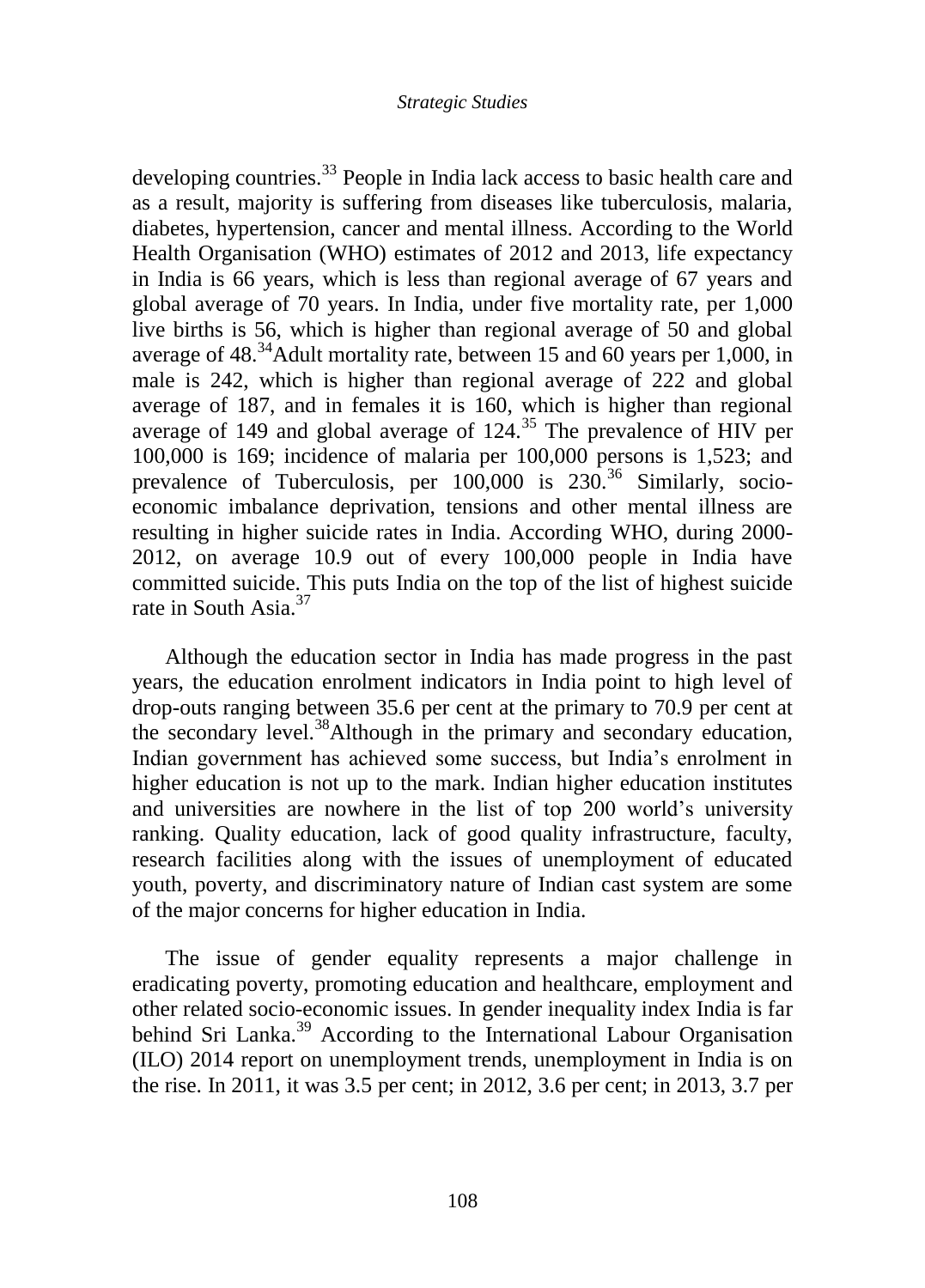cent; and estimated 3.8 per cent in  $2014<sup>40</sup>$  India's emerging energy crisis and growth in its future demand is also hampering its progress and development.

A trend and a comparative analysis of these indicators clearly reveals that a country like India is facing challenges of poverty, healthcare, education, and other social issues. India cannot attain the status of becoming a major power if its masses are deprived of basic necessities. Huge defence spending is not going to help feed the masses.

# **Conclusion**

India"s galloping defence expenditure over the past decade reflects its ambition to attain a major power status. It has cited many strategic pretexts to do so, most of which relate to its immediate neighbourhood, particularly defence capabilities of China and Pakistan. But by looking at its rapid nuclear development and its missile capability to reach targets beyond South Asia"s periphery in Europe and the broader Asia Pacific region, it is evident that India would continue to invest heavily in both conventional and non-conventional fields. This unbridled growth in India"s defence expenditure has three-fold impact in military terms: (a) destabilisation of the region, (b) constant focus on conflict, and (c) acceleration of an arms race in the region. India"s defence expenditure keeps pushing all the defence budgets of the neighbouring countries. More importantly, this massive defence spending is done at the expense of the largely poor population of India whose human development is one of the lowest in the world. Indian elites may be benefiting from this "boom" in Indian defence industry and trade, but the vast majority of the marginalised citizens of India do not.

India"s human development indicators are amongst the lowest in the world. That said, India"s logic for expansion of its defence sector is hard and inflexible. Moralistic protestations alone will not persuade India to change its course. It is, therefore, imperative for neighbouring states, especially Pakistan, to remain prepared to maintain a strategic and conventional equilibrium vis-à-vis India. This we should do while investing heavily in the human development of the people of Pakistan by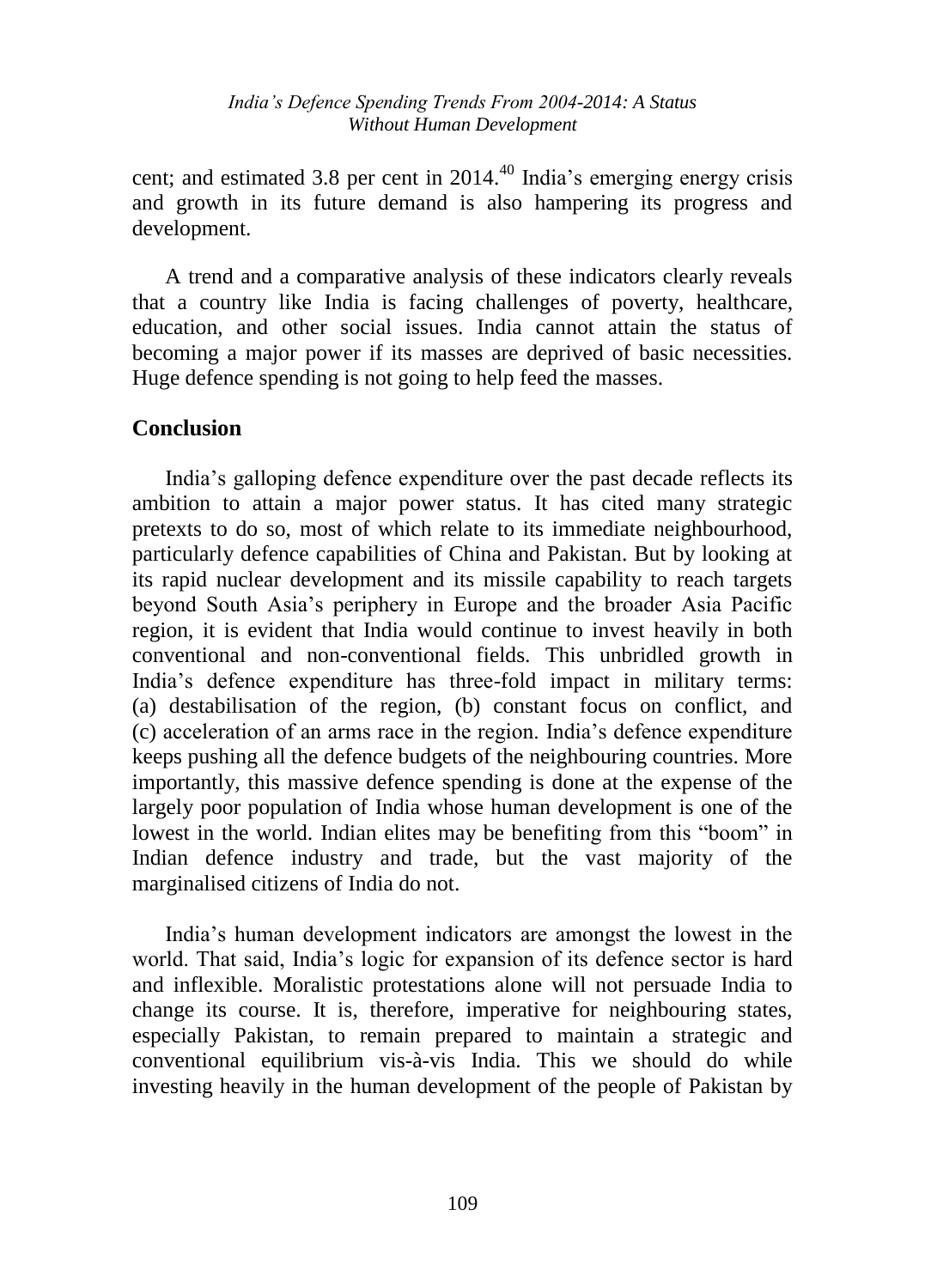focusing particularly on poverty eradication, job creation, education, access to health, and inclusive economic development.

## **Notes and References**

 $\overline{a}$ 

1. Over the years many Indian defence analysts have critically highlighted the status of capability and capacity of Indian military in such negative terms. For some recent criticism on Indian military preparedness see, DineshKumar, "Battling Antiquity: The Army's Siege Within," January 15, 2014,

http://strategicstudyindia.blogspot.com/2014/01/battling-antiquity-armys-siegewithin.html, Praveen Swami, "Indian Ageing War Machine could grind to halt, Government warned," February 28, 2014, http://www.thehindu.com/news/indiasageing-war-machine-could-grind-to-a-halt-govt-warned/article5733519.ece. *And also see,* Laxman KumarBehera, "Defense Innovation in India: The Fault Line," *IDSA Occassional Paper*, Vol. 32, January 2014.

2. According to *Stockholm International Peace Research Institute (SIPRI)* from 1999-2012world"s total military expenditures has increased from \$ 1123 billion in 1999 to \$ 2037 billion in 2012, almost an increase of 81.39per cent in these years. In South Asia from 2000-2012 this increase was 68.24 per cent, \$19088 million in 2000 to \$32113 million in 2012. For further details see, *Stockholm International Peace Research Institute*, 2013, http://portal.sipri.org/publications/pages/home (accessed January 2015).

3. For further details see, Deba R.Mohanty, "Defence Spending Trends in India," 2013, http://orfonline.org/cms/export/orfonline/modules/analysis/attachments/ defence1333106028570.pdf (accessed November 1, 2013).

ParvinJoshi, "Defence Budgeting System: Need for Change," *Strategic Analysis* 29, no. 4 (2005): 653.

Kumar, "Battling Antiquity", Swami, "Indian Ageing War Machine," Behera, "Defence Innovation in India," RajatPandit, "Army Running Low on Ammunitions," *The Times of India*, March 2014.

4. According to different open source estimates China ranking overlaps between  $2<sup>nd</sup>$  and  $3<sup>rd</sup>$  positions, whereas India's ranking ranges between  $3<sup>rd</sup>$  and  $4<sup>th</sup>$  position.

5. "The 15 Countries with the Highest Military Expenditure in 2013," *SIPRI*, 2013, http://www.sipri.org/googlemaps/milex\_top\_15\_2013\_exp\_map.html.

6. Ibid.

7. "Military Balance," *International Institute for Strategic Studies (IISS)*, 2013.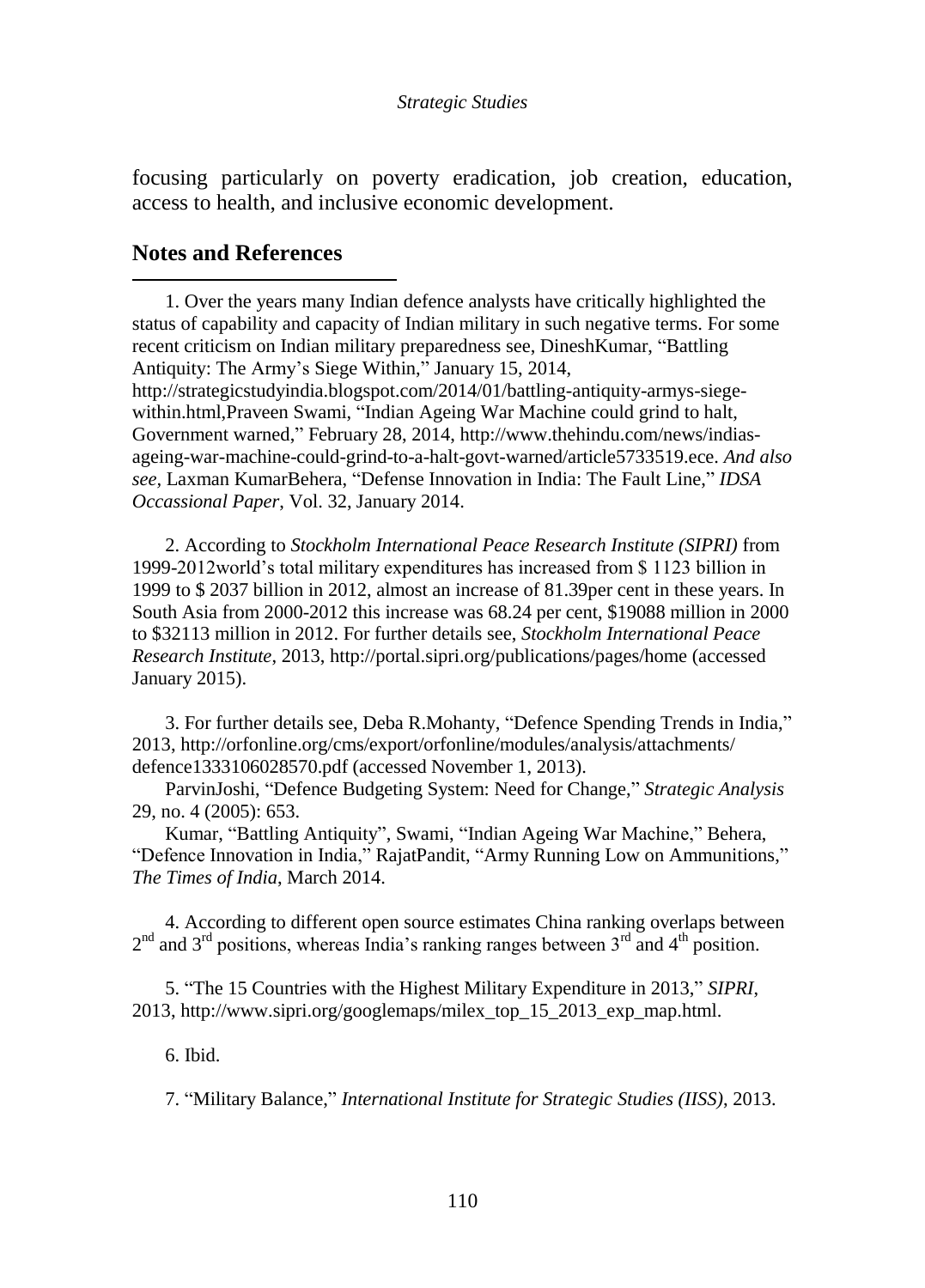8. Ibid.

 $\overline{a}$ 

9. "SIPRI Fact Sheet," March 2014, http://books.sipri.org/files/FS/ SIPRIFS1403.pdf.

10. Ibid.

11. "US Becomes India"s Biggest Arms Supplier," *Business Standards*, February 25, 2014, http://www.business-standard.com/article/economy-policy/us-becomesindia-s-biggest-arms-supplier-114022500023\_1.html.

12. "One Rank One Pension Gets Nod," *Business Standards*, February 17, 2014, http://www.business-standard.com/article/current-affairs/one-rank-one-pension-getsnod-114021700930\_1.html.

13. "10per cent Defence Outlay Hike will only Cover Inflation," *The Times of India*, February 18, 2014, http://timesofindia.indiatimes.com/business/indiabusiness/10-defence-outlay-hike-will-only-coverinflation/articleshow/30594522.cms.

14. "The Indian Armed Forces Long-Term Integrated Perspective Plan (2012- 2027)," *VAYU: Aero Space and Defence Review*, n.d., http://www.vayuaerospace.in/images1/Indian\_Armed\_Forces\_Long-Term\_Integrated\_Perspective\_P.pdf (accessed March 18, 2014).

15. For complete details see, "Technology Perspective and Capability Roadmap (TPCR)," *Headquarters Integrated Defence Staff*, *Ministry of Defence*, *Government of India*, n.d., //mod.gov.in/writereaddata/TPCR13.pdf (accessed March 18, 2014).

16. Ibid.

17. For further details on Indian Defence Procurement Procedures (DPPs) see official website of Ministry of Defence, Government of India.

18. Kumar, "Battling Antiquity," Swami, "Indian Ageing War Machine," and also see*,* Behera, "Defence Innovation in India."

19. Pandit, "Army Running Low on Ammunitions."

20. "Annual Report 2001-2012," *Ministry of Defence, Government of India*, n.d.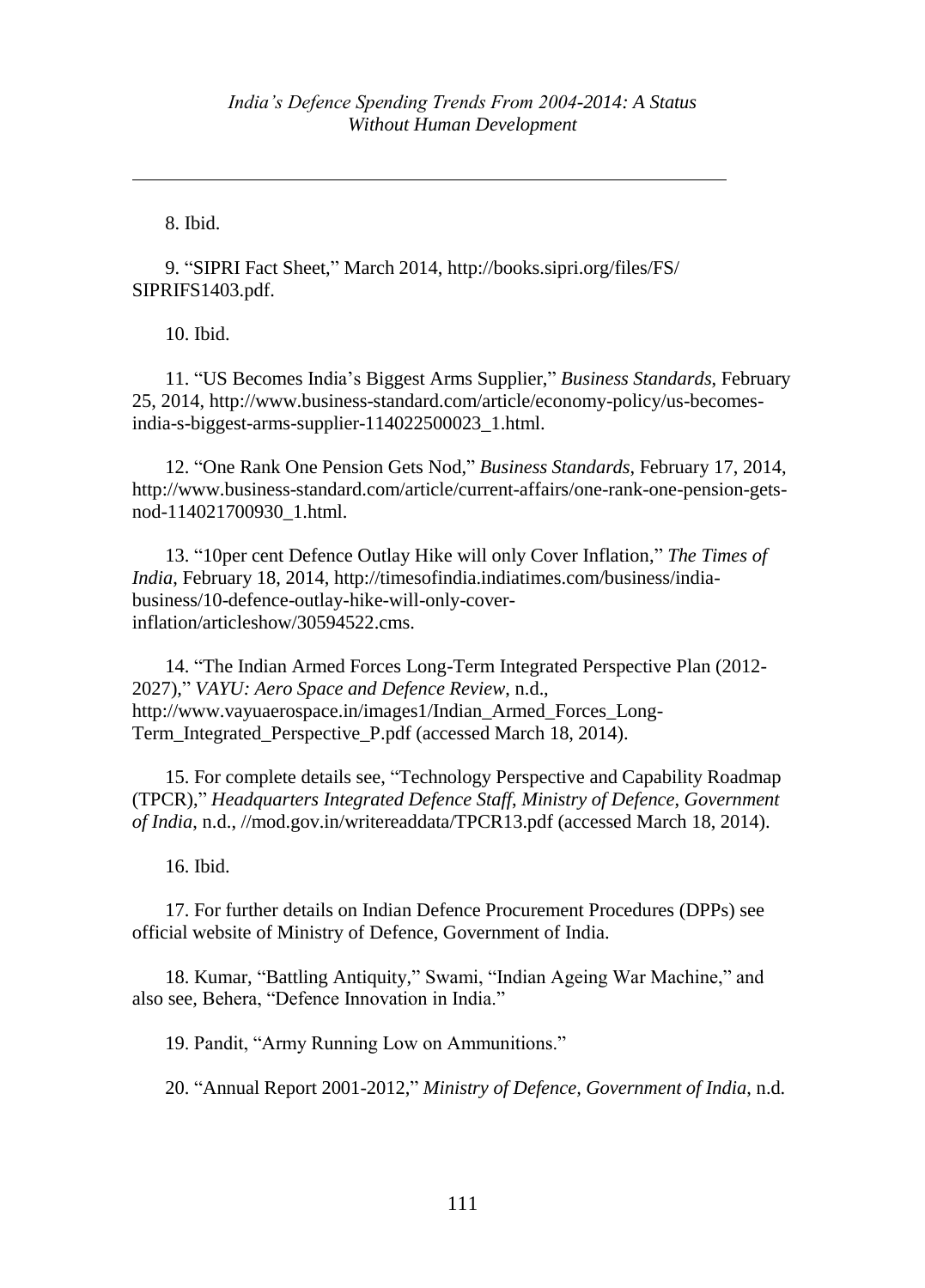21. Joshi, "Defence Budgeting System."

22. "India Population 2013," *World Population Statistics*, September 19, 2013, http://www.worldpopulationstatistics.com/india-population-2013/.

23. "The Millennium Development Goals Report 2014," *United Nations Development Programme (UNDP)United Nations*, 2014, www.undp.org/content/ dam/undp/library/MDG/english/UNDP\_MDGReport\_EN\_2014Final1.pdf.

24. Manu Joseph, "Setting a High Bar for poverty in India," *The New York Times*, July 9, 2014, http://www.nytimes.com/2014/07/10/world/asia/setting-a-highbar-for-poverty-in-india.html? r=0.

25. "Report of the Expert Group to Review the Methodology for Measurement of the Poverty," *Planning Commission*, *Government of India*, June 2014, http://planningcommission.gov.in/reports/genrep/pov\_rep0707.pdf.

26. Ibid.

 $\overline{a}$ 

27. Rajat Gupta et al., "From Poverty to Empowerment: India"s Imperative for Jobs, Growth, and Effective Basic Services," *The McKinsey Global Institute (MGI)*, February 2014, http://www.mckinsey.com/insights/asia-pacific/indias\_path\_from poverty\_to\_empowerment.

28. These estimates are generated on the basis of Tendullkar findings, for further details see, Ibid.

29. Ibid.

30. "Global Hunger Index: 2013," *International Food Policy Research Institute (IFPRI)*, 2013, http://www.ifpri.org/sites/default/files/publications/ghi13.pdf.

31. "Millennium Development Goals: India Country Report 2014," *Social Statistics Division, Ministry of Statistics and Programme Implementation, Government of India*, 2014, www.mospi.nic.in.

32. Ibid.

33. "Annual Report of Department of Health and Family Welfare: 2013-14," *Ministry of Health and Family Welfare*, *Government of India*, 2014, http://mohfw.nic.in/index1.php?lang=1&level=2&sublinkid=4454&lid=2939.